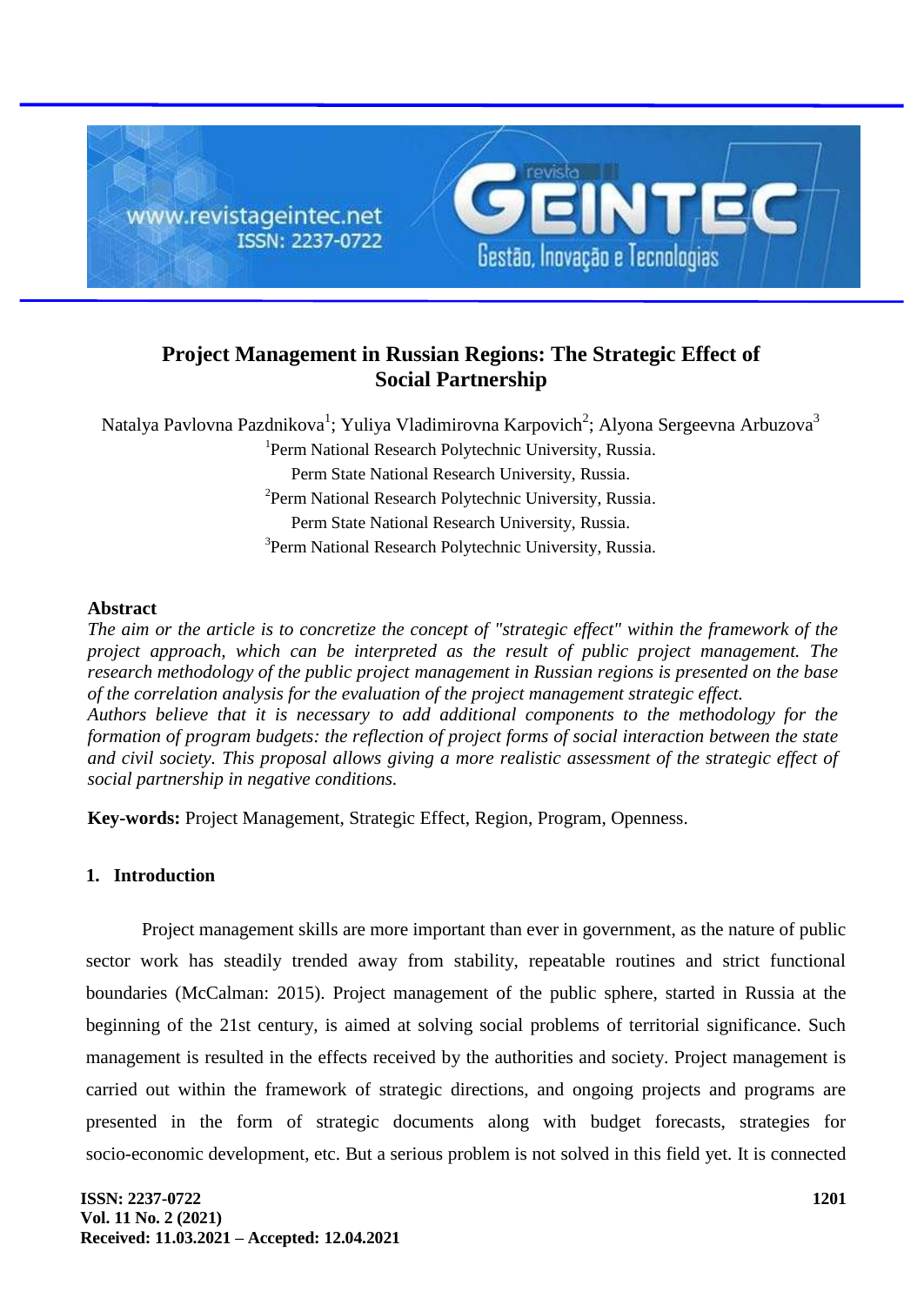with the gap between the use of project management and general lack of its results evaluation (Pasian, Young: 2014). In this regard, the strategic effect of project management can demonstrate the obtained result (Bulavin: 2008).

#### **2. Methodology of Research**

Experts used to evaluate projects on the bases of timeliness, completion at the specified budget and envisioned scope (Rasid et al.: 2014). But in the public management such criteria cannot be implemented to a full extent. Despite of strong growth of knowledge in project management, projects continue to fail in terms of scope (i.e. specifications) and quality, in spite of the commonly used measures of cost and time (Thomas, Mengele: 2008). To our mind, the strategic effect represents useful or resultant actions caused by the transition to long-term plans. The effect of the implemented strategic projects or programs is expressed in a qualitative and quantitative relation to the set goal for which the strategic project was developed. The effect can be defined as the ratio of expected and actual costs and terms after the implementation of a strategic project and achievement of the goal, when an analysis of the implemented project is required (Voropaev: 1995; Krivosheeva: 2005).

Certain assessment criteria and the existing information given in statistics make it possible to determine the strategic effect based on indicators - the dynamics of the number of implemented state programs on the territory (of the Russian Federation constituent entity), the dynamics of the state programs share of the territory in the budget expenditures of the territory (of the Russian Federation constituent entity).

*A correlation coefficient of strategic planning*  $(Rsp)$  is offered to evaluate the strategic effect:

$$
Rsp = \sum \text{Rxy} = \sum_{t=1}^{n} \frac{K(x, y)}{\sqrt{\text{D(x)D(y)}}}
$$
 (1)

where:

 $K(X, Y)$  – correlation of the values X and Y;

X – number of state programs realized on the territory (of the Russian Federation constituent entity);

Y – state programs share realized on the territory in the budget expenditures of the territory (of the Russian Federation constituent entity);

 $D(X)$  and  $D(Y)$  – magnitudes of the variance for X and Y.

It should be noted that R-value should always be within the following range  $-1 \le R \le 1$ . The greater is the difference between *R* and zero, the stronger the dependence of X and Y is. If  $|R| = 1$ ,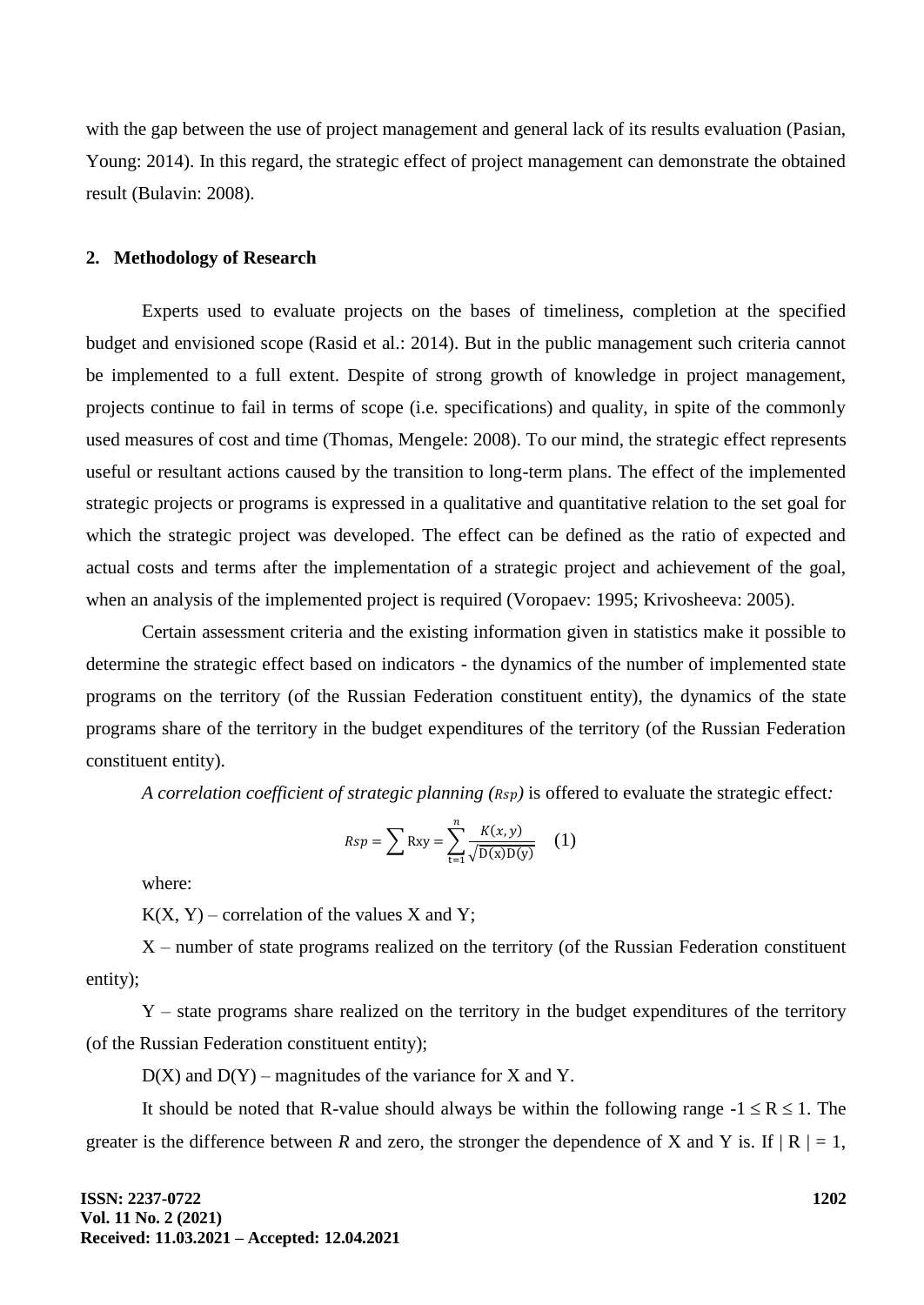then the random variables X and Y are connected by a linear functional dependence,  $Y = aX + b$ , and at  $R = -1$  the dependence of X and Y is inverse, and at  $R = 1$  the dependence of X and Y is direct.

## **3. Results**

It is possible to determine the expected strategic effect through the content of results (fact and correction of results), saving resources (what is the actual cost or how much it will cost) and time spent (terms and duration), social result (state of the population).

As the key indicators of the strategic effect we propose to use the following ones:

1. *The number of state programs of the constituent entity of the Russian Federation.* According to the collected official information, on the territory of 85 constituent entities of the Russian Federation 2021 state programs for constituent entities were being implemented in 2018 (The order of the Ministry of Finance of Russia No. 145n: 2015).

Throughout the entire period of implementation of the programs, in general, there is a dynamic increase in the total number of government programs implemented by Russian regions. If there were 1687 programs being implemented in 2014, 1915 programs were realized in 2015, then in 2016 there were already 1979 programs, and 2021 programs were introduced in 2018 (Pazdnikova: 2016).

The linear regression equation for changes in the number of state programs implemented in the constituent entities of the Russian Federation is shown in Fig. 1.



Figure 1- Dynamics of the Changes in the Number of State Programs Implemented in the Constituent Entities of the Russian Federation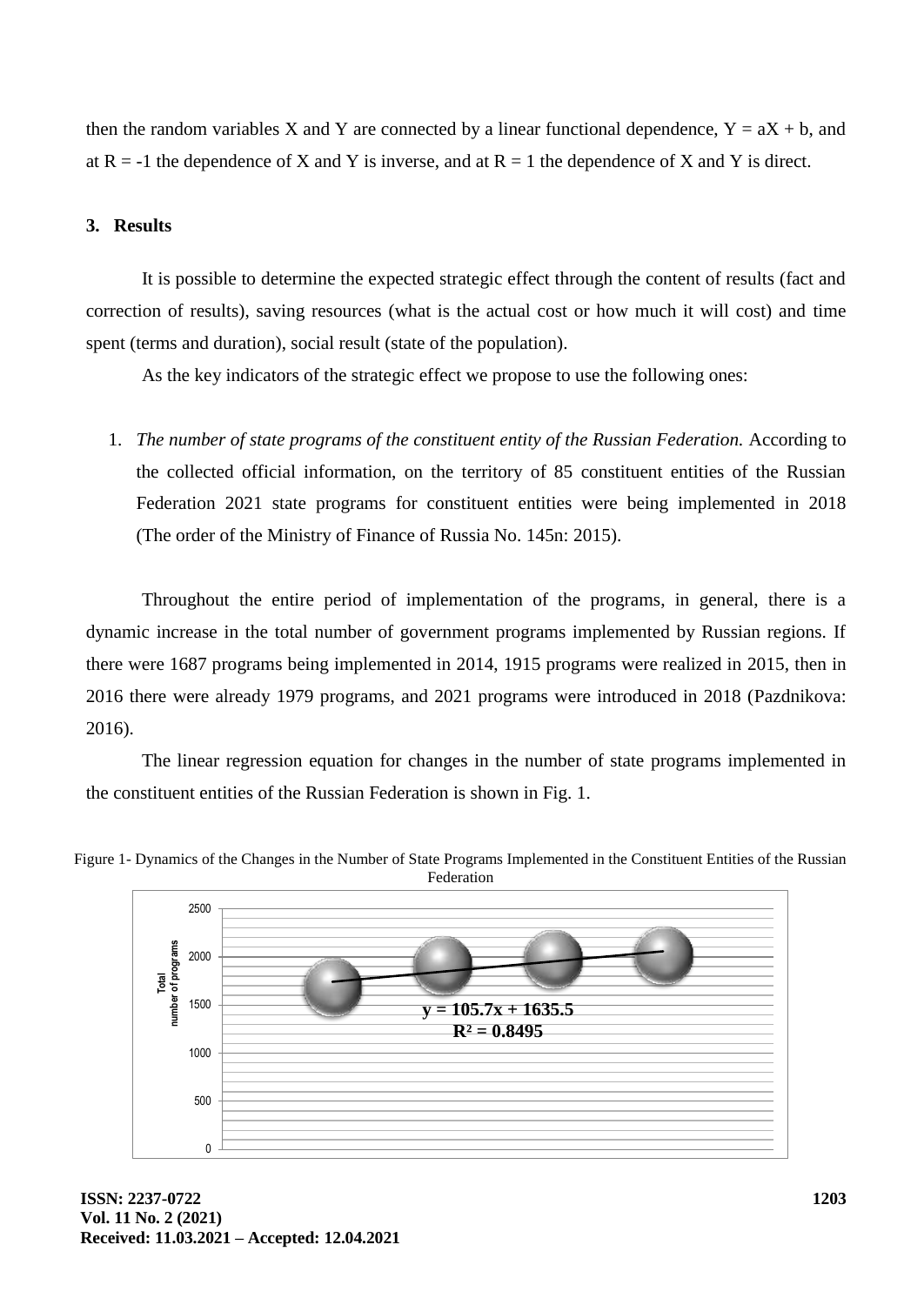In terms of the number of programs being implemented, all regions have reached the required criterion - at least 10 programs, and the quantity of programs realized per region is 23 programs. The Southern Federal District (72%) and the Ural Federal District (14.2%) are the leaders in terms of the growth rate of the state programs quantity in 2017, while the Central (2.6%) and Siberian (3.2%) Federal Districts are the outsiders. Among the Russian regions, the group of leaders in terms of the number of government programs implemented in 2018 includes Kurgan (46 prog.) and Samara regions (41 prog.), while Altai Republic (12 prog.), Amur region (13 prog.) And the city of Moscow (14 prog.) can be considered as the outsiders.

An equally interesting picture is observed in the regions of the Volga Federal District (hereinafter referred to as the VFD). The process of introducing strategic documents into the budgetary process of the VFD regions, for example, began in the period 2011 - 2013 and by 2016 the program budget has been formed in all regions of the Volga Federal District, without exception. If 335 state programs of the Russian Federation were implemented in 14 regions in 2016, then in 2018 their number was equal to 349 programs (332 in 2014, 340 in 2015).

The leaders in terms of the number of government programs implemented in the Volga Federal District are Samara region (41 pr.) and the Republic of Tatarstan (30 pr.), among the outsiders we can mention Saratov region (17 pr.) and the Chuvash Republic (16 pr.). The most significant reduction in the number of programs being implemented is observed in Kirov (-15%) and Samara regions (-6%).

This situation is largely determined by the peculiarities of regional legislation, the external environment and resource provision. Moreover, one can observe a direct dependence of the share of programs in the total amount of budget expenditures on the level of self-sufficiency of the budget in the regions of the Volga Federal District. The Ulyanovsk region is the exception, where the inverse relationship of these indicators is traced.

The state programs share of the constituent entity in the budget expenditure side of the constituent entity of the Russian Federation (programmatic). According to Russian legislation, the state programs of the subject of the Russian Federation must form the expenditure side of the budget within the departmental classification, that is, "programming" of budgetary resources. As a result, in the period from 2014 to 2018 one can observe an increase in the share of state programs in the total amount of budget expenditures, namely, in 2018, on average, the share of state programs in Russian regions increased to 93.6% against 93.4% in 2017 and 92.9% in 2016 (87.4% in 2015, 78.1% in 2014). The linear regression equation for the average share of programs in the budget expenditures of the constituent entities of the Russian Federation is shown in Fig. 2.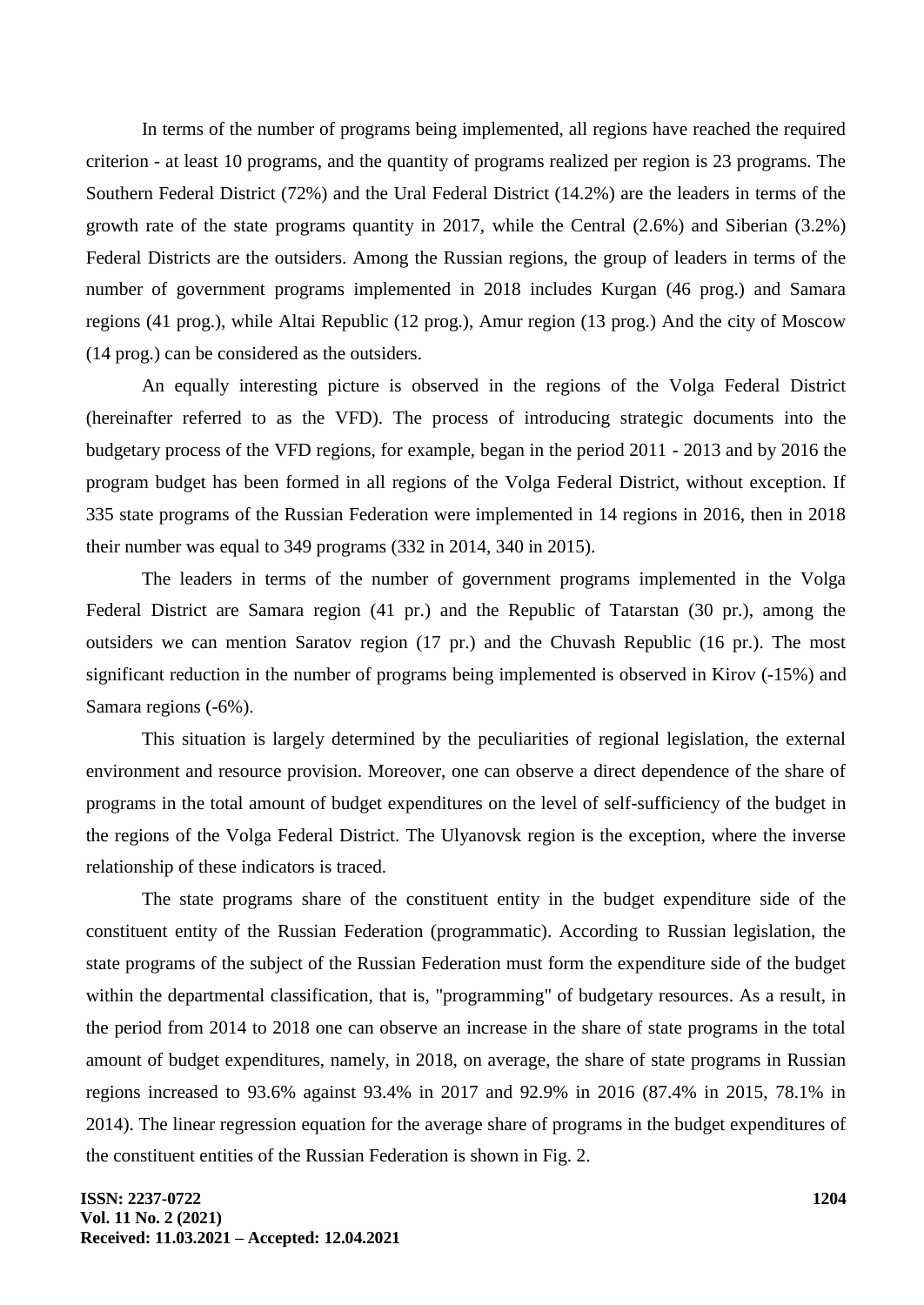



The leaders in the formation of the program budget are the regions of the Far Eastern (96.2%) and Siberian Federal Districts (94.6%). The leaders among the regions in this indicator are: Chuvash Republic (100%), Omsk (99.9%) and Nizhny Novgorod regions (99.6%), and outsiders are Tyumen (68%), Volgograd (73%) and Novgorod regions (77 %).

In the regions of the Volga Federal District, on average, the share of state programs in total budget expenditures increased slightly, namely, to 92.36% from 91.03% in 2017. The largest share of programs is traced in the Chuvash Republic (100%), and the smallest in Samara region (81%) and the Republic of Mari El (80.6%). A significant decrease in the share of programs in budget expenditures is observed in the Republic of Tatarstan (-11.0%), and a significant increase is in Saratov region from 53.2% to 85.0% in 2018 (+ 56%).

Of course, in recent years there has been an acceleration of the implementation of project management mechanisms in territorial systems, which stimulates the adaptation of the changing quantity of implemented programs to an increase in their share in the expenditures of regional budgets, the dependence of which is shown in Fig. 3.



Figure 3- Dependence of the Quantity of State Programs and their Share in Budget Expenditures, (Average Value)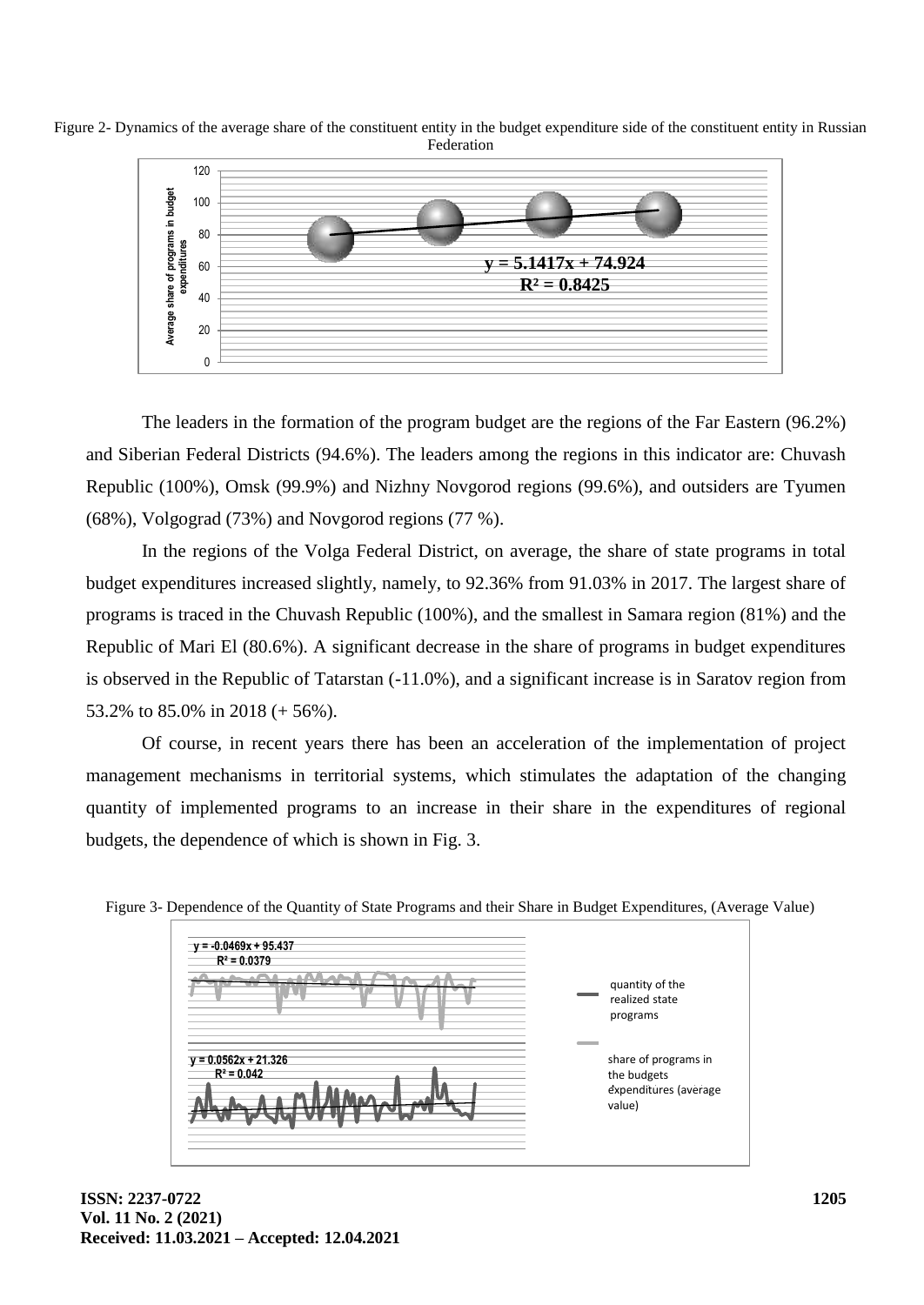We believe that the ambiguous dependence of the indicators presented in Figure 3 makes it possible to compare the regions with each other and, thereby, to present a typology according to basic criteria. On the example of the regions of the Volga Federal District, a map of project management types was built according to the basic criteria of state initiatives (Fig. 4).





The main principle for identifying types of project management is compliance / noncompliance with the criteria (at least 10 implemented state programs and at least 90% of the share of programs in budget expenditures) and correlating them with the average indicators of the studied region (VFD).

Table 1 shows the main project management types typical for Russian regions within the framework of government initiatives.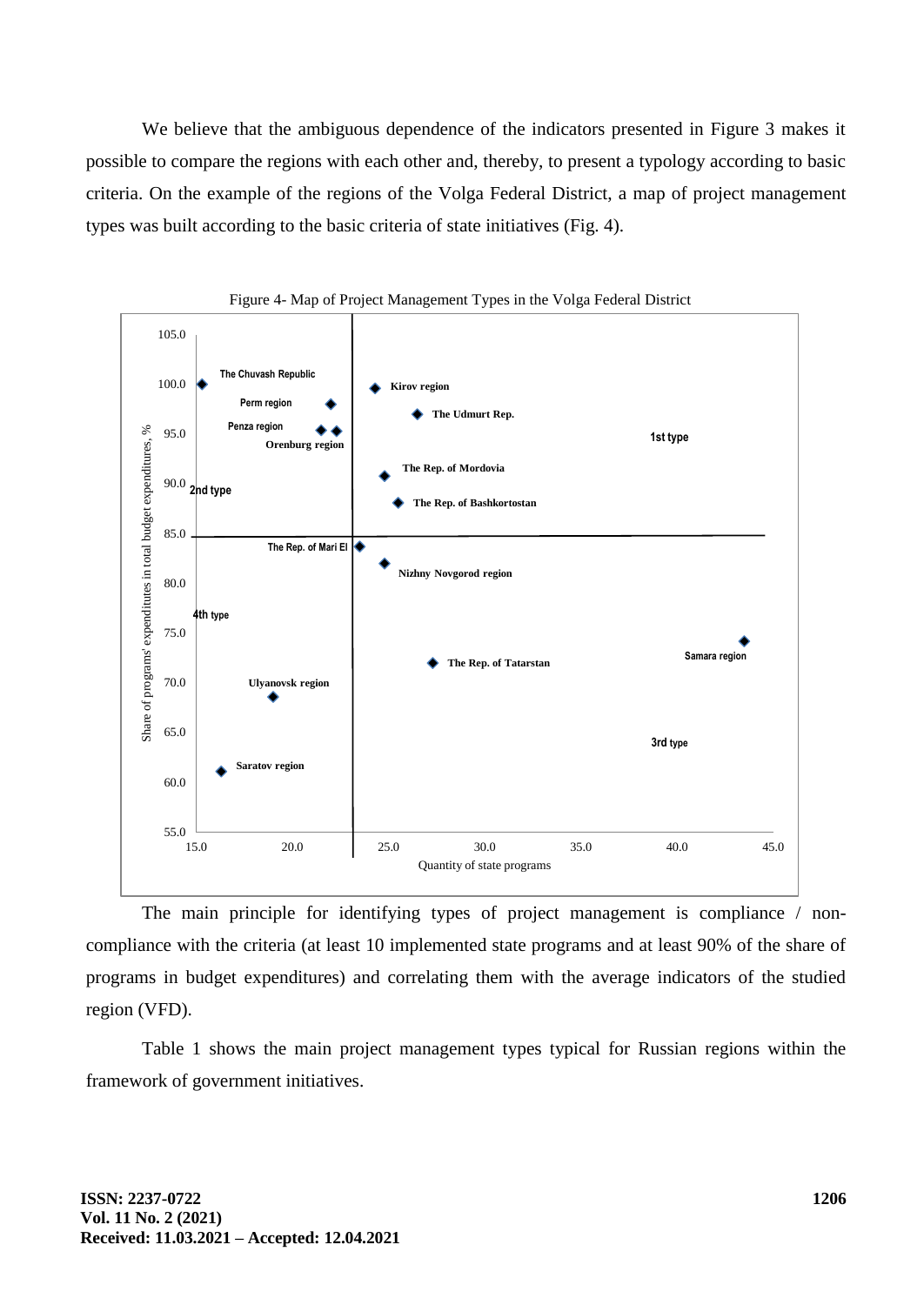| Type of project<br>management                                                    | Characteristics of the type of project management                                                                                                                                                                                                                                                                                                                        | Regions                                                                                                   |
|----------------------------------------------------------------------------------|--------------------------------------------------------------------------------------------------------------------------------------------------------------------------------------------------------------------------------------------------------------------------------------------------------------------------------------------------------------------------|-----------------------------------------------------------------------------------------------------------|
| Type I - regions with<br>absolutely<br>coordinated project<br>management         | Regions of this type are characterized by an agreed number of<br>implemented programs (above average) and their high share in<br>the budget expenditures. This type is common and represents one<br>of the extreme types of project management. However, it cannot<br>be regarded as an ideal one, since the development of such<br>regions depends on the resource base | The Republic of<br>Bashkortostan<br>Kirov region<br>The Republic of<br>Mordovia<br>The Udmurt<br>republic |
| <b>Type II - regions</b><br>with coordinated<br>project management               | Regions of this type are characterized by an agreed number of<br>implemented programs (below average) and their high share in<br>the budget expenditures. This type is typical for large regions<br>focused more on the development of the service sector                                                                                                                | Perm region<br>Penza region<br>Orenburg region<br>The Chuvash<br>Republic                                 |
| <b>Type III - regions</b><br>with inconsistent<br>project management             | Regions of this type are characterized by an inconsistent number<br>of implemented programs (above average) and their low share in<br>the expenditure side of the budget. This type is often found in<br>regions focused on improving the quality of life of the<br>population.                                                                                          | The Republic of<br>Tatarstan<br>Samara region<br>Nizhny<br>Novgorod region                                |
| <b>Type IV - regions</b><br>with crisis<br>coordination by<br>project management | Regions of this type are characterized by crisis coordination in<br>the number of implemented programs (below average) and their<br>low share in the budget expenditure. This type is typical for<br>regions with an unstable budget and focused on transformational<br>processes in the economy                                                                         | Saratov region<br>The Republic of<br>Mari El<br>Ulyanovsk<br>region                                       |

Table 1- Types of Project Management in VFD Regions within the Framework of State Initiatives, a Dynamic Approach

1. *Openness of data on the achievement of target indicators in the "Budget for Citizens" system.*  The strategic planning processes taking place in the Russian regions have a project-oriented focus. This determines the choice of vectors for the development of project activities at the

state and municipal levels. According to M. Abyzov, A. Belenchuk and other representatives of the expert community, it is necessary to create a methodology for the formation of program budgets at all levels in an information-understandable form for civil society (Vagin: 2015). As a result, systems of data openness devoted to the achievement of target indicators of "programmatic" budgets began to be used, one of which is the "Budget for Citizens" system.

The most complete formulation of the methodology for the formation of program budgets, in our opinion, was presented by the Ministry of Finance of the Russian Federation at the international forum of the BRICS countries held in Ufa in 2017. According to this opinion, the methodology should include: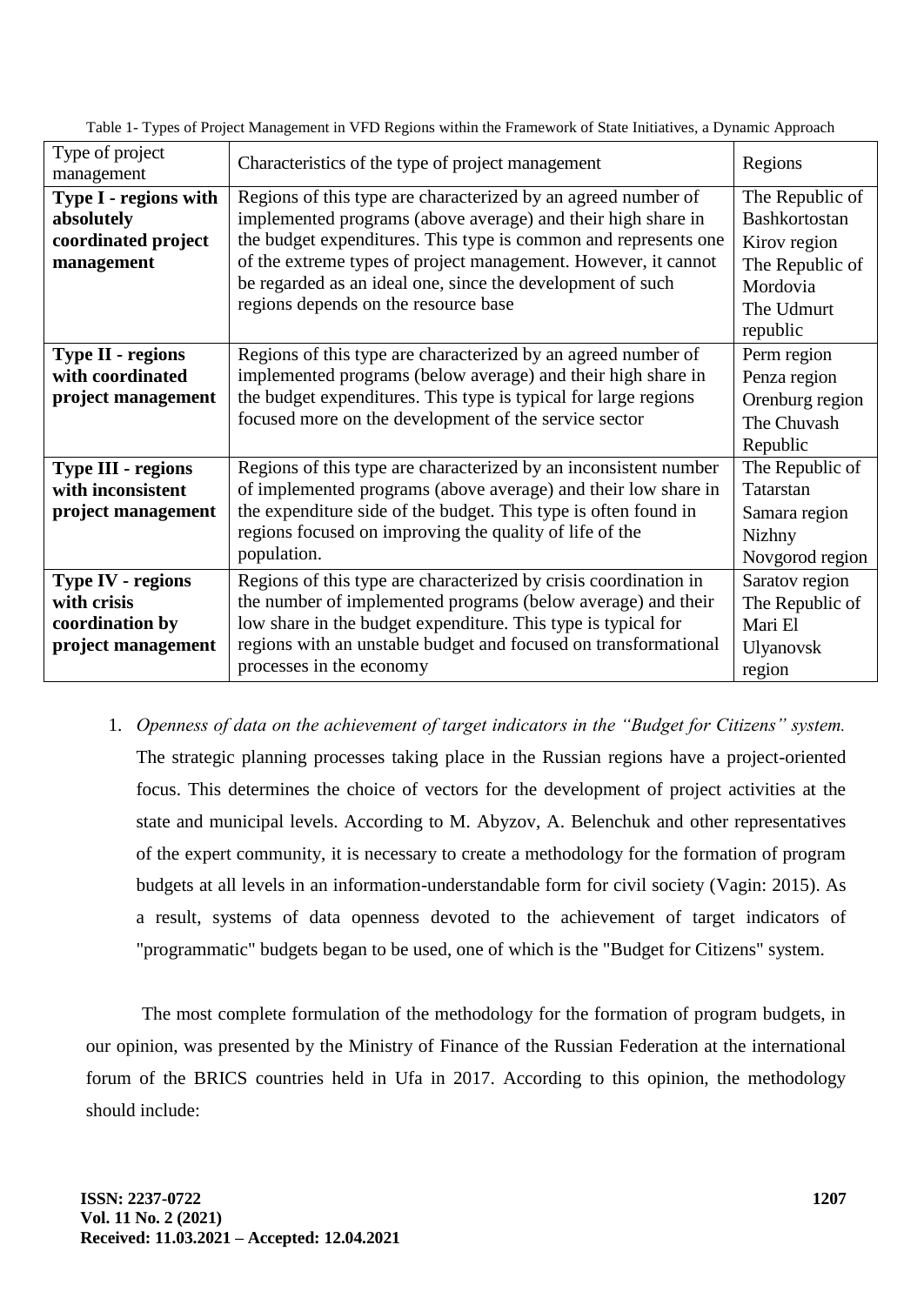- 1. Presentation of the main parameters of the program budget in a convenient graphical display.
- 2. Inclusion of information on key indicators of the implementation of government programs in conjunction with strategic goals and the amount of their financial support (Raizberg: 2012; Usakova: 2009).
- 3. Presentation of budget program expenditures in the context of social target groups of the population (pensioners, students, families with children, etc.) and socially significant large-scale projects.

#### **4. Conclusion**

The results of the research have proved the importance of adding additional components to the methodology for the formation of program budgets: reflection of project forms of interaction between the state and civil society or methods of citizens' participation in territorial management and the inclusion of information on projects of civil initiatives in the context of municipalities. A similar point of view was expressed by M. Abyzov, V. Vagin, Yu. Belousov and others (Vagin: 2015).

The annually conducted rating of the constituent entities of the Russian Federation based on the analysis of the practice of data openness on the achievement of indicators, first of all, budget and program indicators, showed the following picture (NIFI: 2019; Slinkova, Skachkov: 2014).

Disclosure of budget data by the constituent entities of the Russian Federation on the basis of the "Budget for Citizens" system was published by all Russian regions already in 2016 (in 2013 there were only 46 such regions).

The rating on the level of official data openness was topped by Orenburg, Krasnodar and Krasnoyarsk regions, which scored from 79.4% to 100% of the maximum possible number of points. The outsiders of the rating are Lipetsk region, Chukotka Autonomous Okrug and Kaluga region. Previously, this rating was headed by the same Krasnoda, Orenburg and Omsk regions. On the last lines are the Chukotka Autonomous Okrug, the Republic of Ingushetia and the city of Sevastopol.

In addition, an open public competition of projects "Budget for Citizens" is held annually within the framework of the joint work of the Ministry of Finance, the Financial University and the Expert Council under the Government of the Russian Federation. 46 projects took part in the first round of the competition in 2017, and 179 projects in the second round, which is 56 more than in 2016. The total cost of projects for proactive budgeting, for example, amounted to almost 3 billion rubles in 2015, 5.89 billion rubles in 2016, and 14.51 billion rubles in 2017.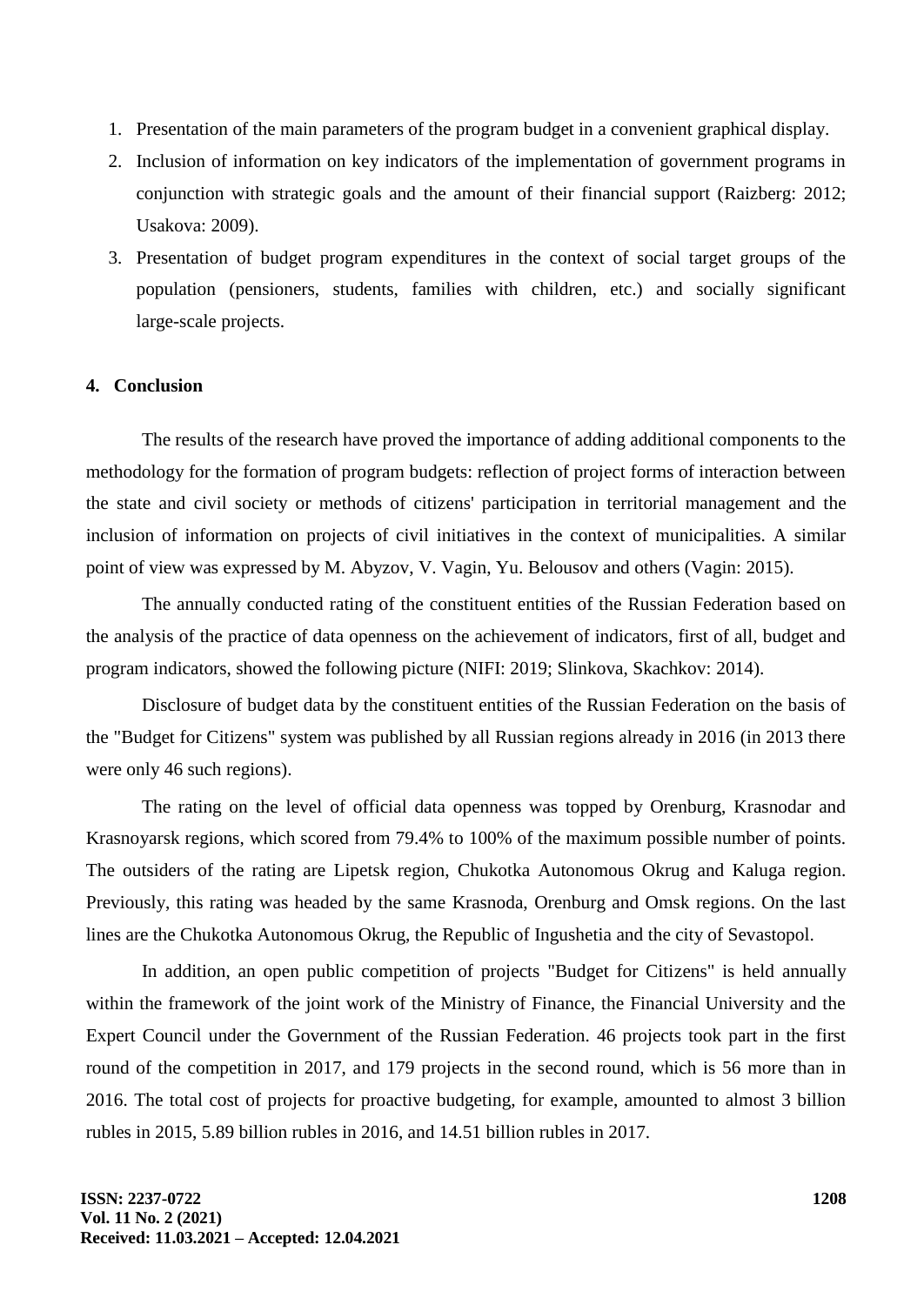In order to increase the openness of data, the attraction of citizens in the format of both cofinancing and labor complicity is simply necessary, and for this it is necessary to create and involve project centers for initiative budgeting.

### **5. Acknowledgements**

The study was carried out within the framework of the state task "Development of theoretical and technological foundations and digital technologies for the design of functional composite materials, multifunctional nanocoatings and diagnostic information monitoring systems for highly loaded elements of aviation structures "(No. FSNM-2020-0026) on the topic" Development of methods for managing innovations of industrial enterprises in the context of digitalization and networkization".

### **References**

Bulavin, I. (2008). Analysis of the quality of program-target planning in the context of the implementation of the Socio-economic strategy of the region. *Regional economy: theory and practice, 6*(63), 31-37.

Krivosheeva, M. (2005). *The strategy of socio-economic development of the region based on program-targeted management methods.* Voronezh, 213.

McCalman, D. (2015). Project management in the public sector context. In: Allied Academies *International Conference Proceedings of the Academy of Strategic Management,* April 8-10, 2015, New Orleans, USA, 15(1). Weaverville, NC, USA: Jordan Whitney Enterprises, Inc.

NIFI. (2019). *Rating compiled by the Scientific Research Financial Institute (NFI) together with the Center for Applied Economics.* www.nifi.ru/ru/rating

The order of the Ministry of Finance of Russia No. 145n. (2015). *"On approval of the Methodological Recommendations for the presentation of the budgets of the constituent entities of the Russian Federation and local budgets and reports on their implementation in a form accessible to citizens".* https://www.minfin.ru/common/upload/library/2015/09/main/prik145n\_ot\_220915.pdf

Pasian, B., & Young, M. (2016). *Project Management Research: Asia-Pacific Perspectives.* Cambridge Scholars Publishing, 216.

Pazdnikova, N. (2016). Security of program-targeted management of regional socio-economic systems. *Bulletin of the Samara State Economic University, 1*(135), 14-21.

Raizberg, B.A. (2012). The present state and problems of program-based planning and budgeting in Russia. *Izvestiya MGTU= Bulletin of MSTU,* (2), 165-172.

Abdul Rasid, S.Z., Wan Ismail, W.K., Mohammad, N.H., & Long, C.S. (2014). Assessing adoption of project management knowledge areas and maturity level: Case study of a public agency in Malaysia. *Journal of Management in Engineering, 30*(2), 264-271.